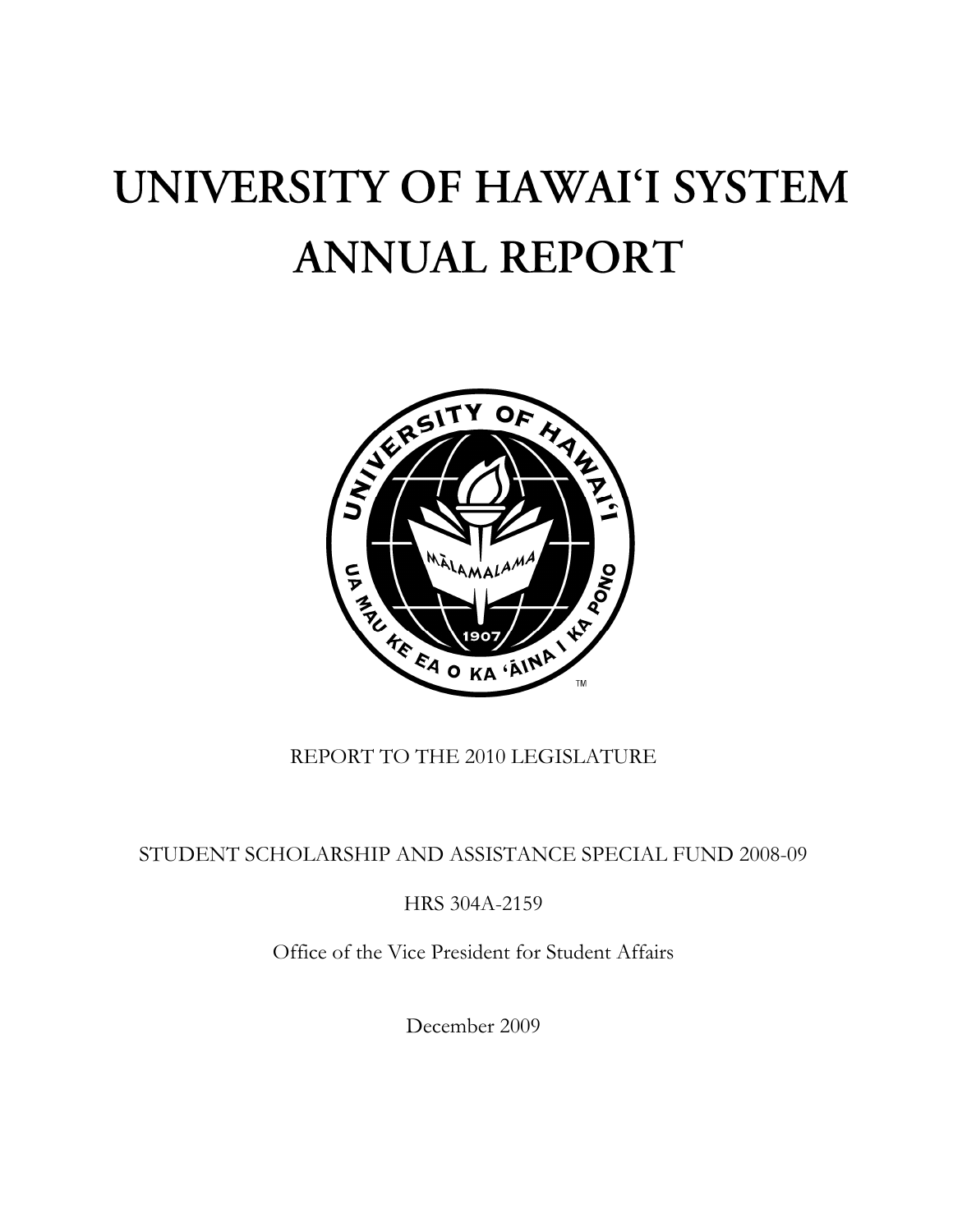## **2008-09 REPORT ON THE STUDENT SCHOLARSHIP AND ASSISTANCE SPECIAL FUND**

Act 138 of the 2004 Session Laws of Hawaii (SLH) established the Student Scholarship and Assistance Special Fund to provide financial assistance to qualified students enrolled at any campus of the University of Hawaii. Revenues deposited into this fund shall include state, federal and private funds, and funds transferred by the University from the tuition and fees special fund pursuant to section 304A-2153, as well as state funds for scholarship programs.

The University has transferred the appropriated funds for the State of Hawaii B Plus Scholarship program into the Student Scholarship and Assistance Special Fund. For the 2008-09 academic year, the University awarded the entire designated \$1,500,000 to Hawai'i public high school graduates who met the criteria for the scholarship. For the 2000-10 academic year as of December 10, 2009, we have awarded and confirmed \$2,897,132 of the designated \$3,000,000 in financial assistance for the Fall 2009 and Spring 2010 semesters. By January 31, 2010, we expect to be able to award the balance of \$102,868 to eligible UH students for the Spring 2010 semester.

There were no funds appropriated for the Hawai'i state scholars program or workforce development scholarship program.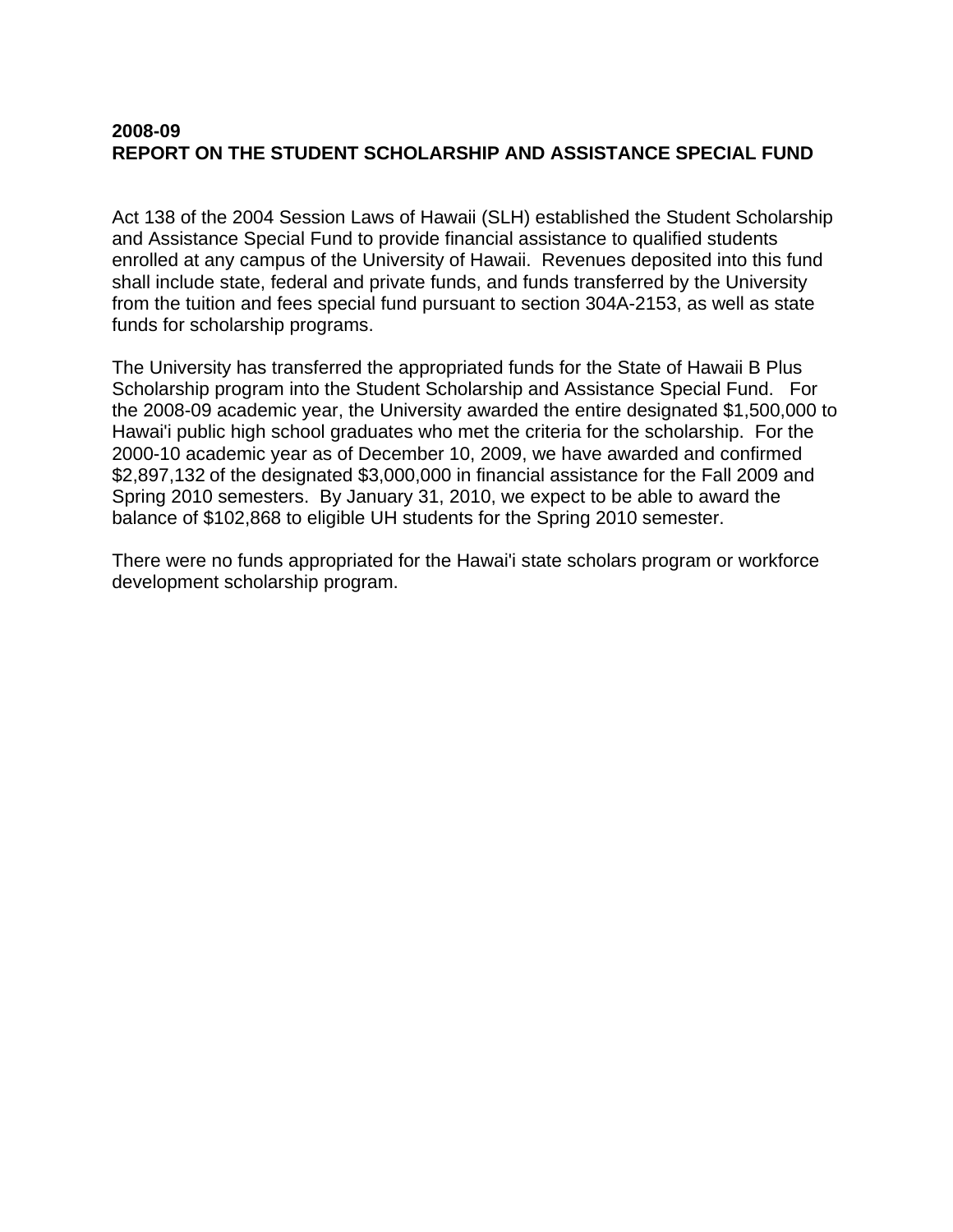## **2008-09 REPORT ON TUITION WAIVERS AT THE UNIVERSITY OF HAWAII**

The current administration of tuition waivers of 2008-09 is consistent with the amendments to University of Hawaii administrative rules on tuition waivers approved by the Board of Regents in 1998. The amendments were approved to implement Act 161 (1995) and Act 237 (1996) which provided authority to the Board to grant, modify and suspend previous legislatively mandated tuition waivers as well as to establish new ones.

As a result, in June 2006, the UH Board of Regents approved a Financial Assistance Program that eliminated the majority of the tuition waiver program in order to convert waivers to scholarships, beginning Fall 2007. The scholarships, funded by tuition revenues, would be made available to students (undergraduate, graduate, part-time, full-time, resident, and non-resident) who have financial need as well as some who meet merit, service, and other criteria as determined by campuses. This program is documented in the Board of Regents policy, Chapter 6, and in UH Executive Policy, E6.204.

Therefore, as of FY 08, the structure of the tuition waiver program changed significantly.

With this structure in mind, in 2008-09, \$13,845,124 in tuition waivers was awarded. A total of 2,833 students systemwide received full or partial waivers of tuition charges in the following categories: Native Hawaiians, employee/employee domestic partners/employee spouses, and graduate assistants.

In 2008-09, an additional \$32,529,149 in non-resident tuition differentials was waived for 6,443 non-residents in categories such as the following due to historical or reciprocal agreements: East-West Center grantees, faculty/staff, institutional agreements with the Pacific Islands, military (for active duty personnel and their dependents), Hawai'i National Guard and Reserves, Native Hawaiians, student exchange, and Western Undergraduate Exchange (WUE). Tuition revenues collected from these students was \$27,713,822.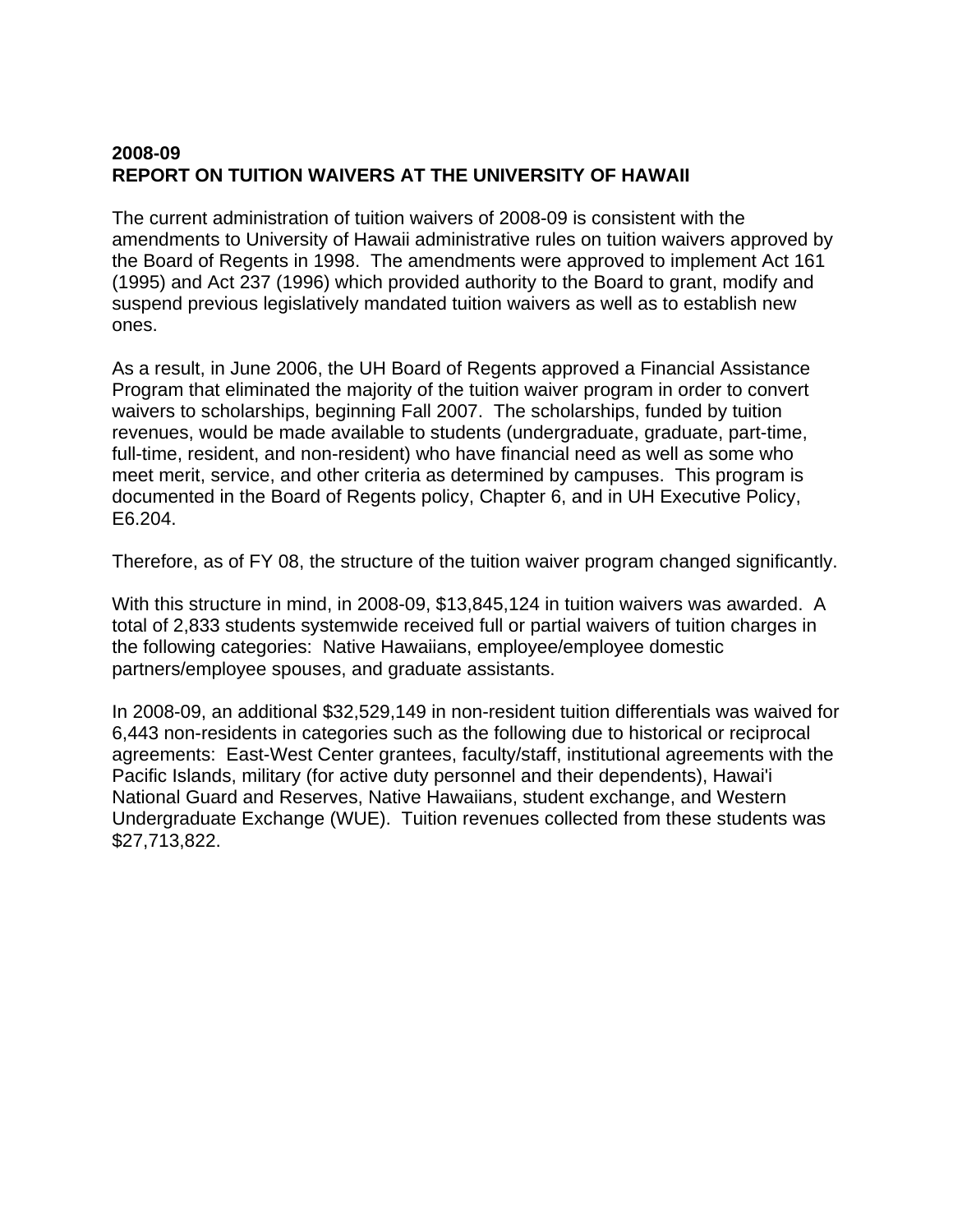|   | <b>MAN</b> |                         | HIL                   |                                                                    |             |            |                                                 |                                                                    |      |                                                | <b>KAP</b>                                       |           | <b>KAU</b> |                                    | <b>LEE</b> |                                    |                                    |                                                                                   |       |                                                | Total                                                    |
|---|------------|-------------------------|-----------------------|--------------------------------------------------------------------|-------------|------------|-------------------------------------------------|--------------------------------------------------------------------|------|------------------------------------------------|--------------------------------------------------|-----------|------------|------------------------------------|------------|------------------------------------|------------------------------------|-----------------------------------------------------------------------------------|-------|------------------------------------------------|----------------------------------------------------------|
|   |            |                         |                       |                                                                    |             |            |                                                 |                                                                    |      |                                                |                                                  |           |            |                                    |            |                                    |                                    |                                                                                   |       |                                                |                                                          |
|   |            |                         |                       |                                                                    |             |            |                                                 |                                                                    |      |                                                | 20,293                                           | S.        | 2,987      |                                    |            |                                    |                                    |                                                                                   | 5.897 |                                                | 1,633,782                                                |
|   |            |                         | 4.774                 |                                                                    | 744         |            | 1,847                                           | S.                                                                 | 764  | -Ŝ                                             | 1,865                                            |           |            |                                    |            |                                    | 344                                |                                                                                   |       |                                                | 38,318                                                   |
| S | 296.647    |                         | 29.900                |                                                                    |             |            |                                                 |                                                                    |      |                                                | 16,109                                           |           |            |                                    |            |                                    |                                    |                                                                                   |       |                                                | 369,734                                                  |
|   |            |                         |                       |                                                                    |             |            |                                                 |                                                                    |      |                                                |                                                  |           |            |                                    |            |                                    |                                    |                                                                                   |       |                                                | $-$ \$ 11.504.233                                        |
|   |            |                         |                       |                                                                    |             |            |                                                 |                                                                    |      |                                                | 74,624                                           |           |            |                                    |            |                                    |                                    |                                                                                   |       |                                                | 299.057                                                  |
|   |            |                         |                       |                                                                    |             |            |                                                 |                                                                    |      |                                                |                                                  |           |            |                                    |            |                                    |                                    |                                                                                   |       |                                                |                                                          |
|   |            | 2008-09 Tuition Waivers | S.<br>$$11.504.233$ S | S 1.443.822 S<br>26.440 S<br>$-5$ 78.569<br>\$13.271.142 \$183.207 | - S<br>$-S$ | <b>WOA</b> | 69,965 \$28,038<br>$-S$<br>\$11,342<br>\$47,016 | <b>HAW</b><br>\$28,380<br>$^{\prime}$ \$ .<br>\$20,448<br>\$56,129 | $-S$ | <b>HON</b><br>\$11,046<br>\$35,799<br>\$50,220 | - S<br>6,892 \$ 5,455 \$ 2,612 \$<br>$-S$<br>- S | \$112,891 |            | S.<br>S.<br>$-S$<br>S.<br>\$12,293 | $\sim$     | \$10,430<br>S.<br>2,491 \$<br>$-5$ | $252 \quad $$<br>$-5$<br>\$ 58,170 | <b>MAU</b><br>\$12,926<br>4,924 \$ 1,491<br>$6,816$ \$42,565 \$21,772<br>\$36,533 |       | <b>WIN</b><br>S.<br>S.<br>$-5$<br>$5 \t 7.123$ | \$1,290\$<br>$3.215$ S<br>- S<br>$$17,525$ $$13,845,124$ |

Mānoa data includes summer and extension waivers

|                          | <b>MAN</b> | <b>HIL</b> | <b>WOA</b> | <b>HAW</b> | <b>HON</b> | <b>KAP</b> | <b>KAU</b> | <b>LEE</b> | <b>MAU</b> | <b>WIN</b> | <b>Total</b> |
|--------------------------|------------|------------|------------|------------|------------|------------|------------|------------|------------|------------|--------------|
| # RECIPIENTS             |            |            |            |            |            |            |            |            |            |            |              |
| Employee                 | 572        | 54         | 17         | 56         | 23         | 48         | 12         | 23         | 20         | 13         | 838          |
| <b>Employee Dom Part</b> | 8          | 4          |            |            |            |            | 0          |            |            |            | 25           |
| <b>Employee Spouse</b>   | 120        | 19         | 4          |            |            | 27         | 4          | 11         |            |            | 208          |
| <b>Grad Assistants</b>   | 1,455      |            |            |            |            |            | 0          |            |            |            | 1,455        |
| Native Hawn Fin Aid      | 0          | 41         |            | 26         | 79         | 64         | 10         | 59         | 15         | 8          | 307          |
| Total                    | 2,155      | 118        | 27         | 94         | 111        | 141        | 26         | 94         | 38         | 29         | 2,833        |

Source: Banner SIS 08/27/09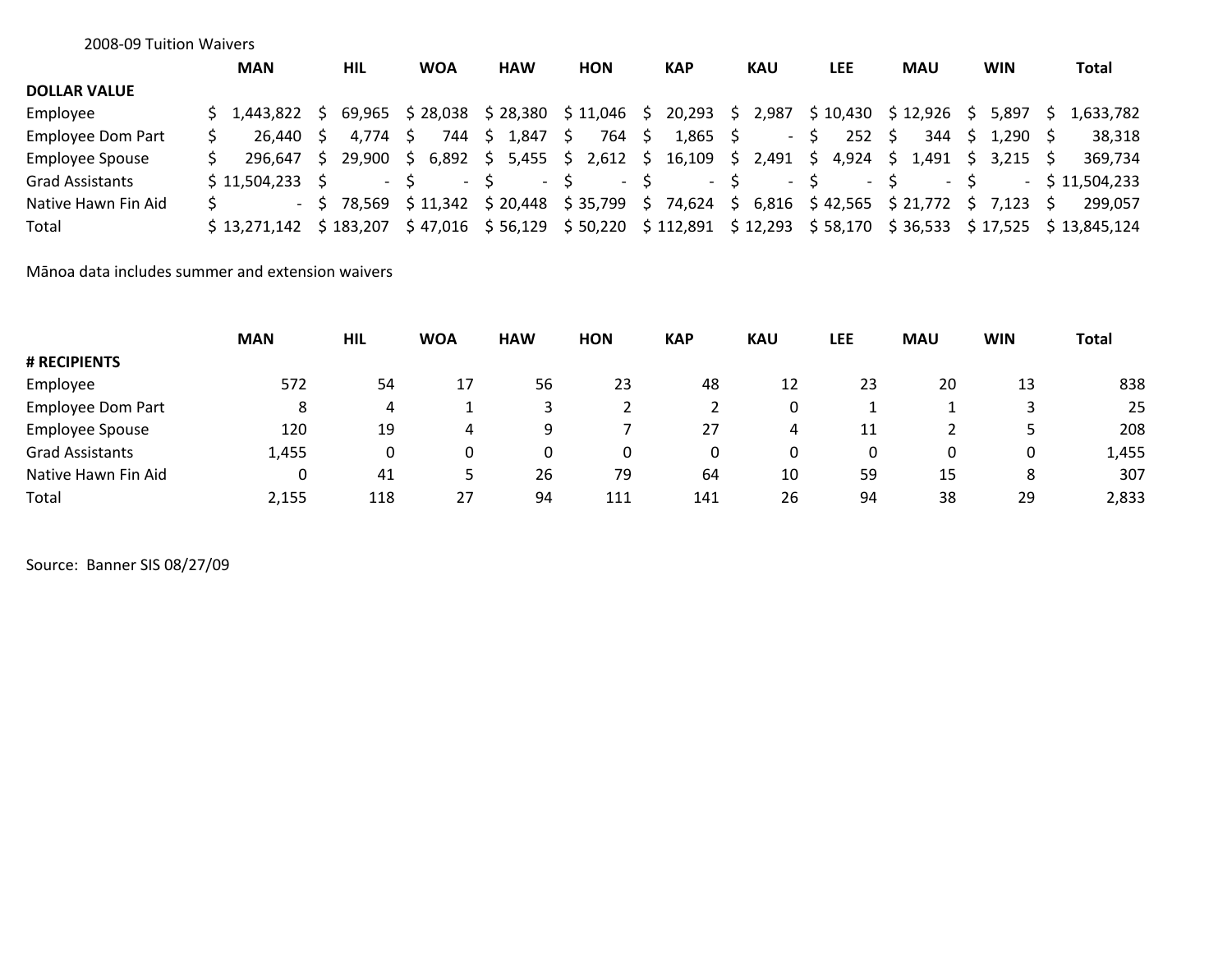| <b>TUITION CHARGED</b>         |   | <b>MAN</b>   |      | <b>HIL</b> |         | <b>WOA</b> |          | <b>HAW</b> |              | <b>HON</b> |              | <b>KAP</b> |    | <b>KAU</b> |    | <b>LEE</b> |    | <b>MAU</b> |     | <b>WIN</b> |    | <b>TOTAL</b> |
|--------------------------------|---|--------------|------|------------|---------|------------|----------|------------|--------------|------------|--------------|------------|----|------------|----|------------|----|------------|-----|------------|----|--------------|
| DOE Teacher Exemption          |   | 442,034 \$   |      |            | -S      |            |          |            |              |            |              |            |    |            |    |            |    |            |     |            |    | 442,034      |
| <b>East West Center</b>        |   | 1,034,989    | .S   | 38,532 \$  |         |            |          |            |              |            |              | 1,935      | Ŝ. |            |    | 284        |    |            |     |            |    | 1,075,740    |
| Faculty/Staff                  |   | 870,656      | - S  | 24,346     | -S      | 3,003      |          | 1,917      | S            | 710        |              | 16.171     | S  |            | S  | 4,408      |    | 852        | -S  | 852        | -S | 922,915      |
| HI National Guard & Reserve    |   | 155,665      | -S   | 16,985     | -Ś      | 4,620      |          | 2,982      | <sub>S</sub> | 2.414      | S            | 10,108     | Ŝ. |            | S  | 7,757      | S  | 852        | -S  | 5,929      | -S | 207,311      |
| Institutional                  |   | 561,380      | -S   | 214,292 \$ |         |            |          | 10,047     | Ŝ.           | 10,615     | S            | 29,350     |    |            |    | 8,704      |    | 2,238      | - S | 959        | -S | 837,583      |
| Institutional (Rev Pac Islndr) |   | 849,759      | -\$  | 528,389    | S       | 26,334     |          | 24,122     | S.           | 29.454     |              | \$122,284  | S  | 1,598      | -S | 15,239     |    | 49,101     | -S  | 6,514      | S  | 1,652,793    |
| Military                       |   | 1,861,988    | -S   | 7,859      | S       | 137,291    | S        | 3,337      | S            | 286,800    | S.           | 235,454    | S  | 7,633      | -S | 495,253    |    | 6,467      | S   | 91,428     | -S | 3,133,508    |
| Native Hawaiian                |   | 948,295      | -S   | 117,150    | S       | 24,948     |          | 25,525     | Ŝ.           | 30,039     | S            | 71,098     | Ś  | 5,467      | -S | 61,593     | S  | 28,291     | Ś   | 27,491     | -S | 1,339,897    |
| Pac/Asian - Outstanding        |   | 1,593,227    | - \$ |            |         |            |          |            |              |            |              |            |    |            | S  | 645        |    |            |     |            | -S | 1,593,872    |
| <b>Student Exchange</b>        |   | 689,771      |      | 270,147    | -S      |            |          |            |              |            |              |            |    |            |    |            |    |            |     |            |    | 959,917      |
| Western Undergrad Exchange     |   | 13,595,670   |      | 1,952,584  |         |            |          |            |              |            |              |            |    |            |    |            |    |            |     |            | S  | 15,548,254   |
| Total                          |   | 22,603,433   | S.   | 3,170,282  | $\zeta$ | 196,196    | -S       | 67,929     |              | \$360,031  |              | \$486,400  |    | \$14,697   | -Ś | 593,882    | \$ | 87,801     |     | \$133,172  |    | \$27,713,822 |
|                                |   |              |      |            |         |            |          |            |              |            |              |            |    |            |    |            |    |            |     |            |    |              |
|                                |   |              |      |            |         |            |          |            |              |            |              |            |    |            |    |            |    |            |     |            |    |              |
| <b>TUITION WAIVED</b>          |   | <b>MAN</b>   |      | <b>HIL</b> |         | <b>WOA</b> |          | <b>HAW</b> |              | <b>HON</b> |              | <b>KAP</b> |    | <b>KAU</b> |    | <b>LEE</b> |    | <b>MAU</b> |     | <b>WIN</b> |    | <b>TOTAL</b> |
| <b>DOE Teacher Exemption</b>   | S | $619,792$ \$ |      |            | -Ś      |            |          |            |              |            |              |            |    |            | S  |            |    |            |     |            | -S | 619,792      |
| East West Center               |   | 1,437,754    | -S   | 80,940 \$  |         |            |          |            |              |            |              | 297        | Ś  |            |    | 772        |    |            |     |            | S  | 1,519,763    |
| Faculty/Staff                  |   | 1,148,264    | -Ś   | 28,656     | Ŝ.      | 1,930      |          | 5,211      | Ŝ            | 1,930      |              | 38,994     |    |            |    | 10,328     | S  | 3,468      |     | 2,316      | -S | 1,241,097    |
| HI National Guard & Reserve    |   | 212,324      | -S   | 22,898     | -Ś      | 9,840      | <b>S</b> | 8,106      | -Ś           | 6,562      | <sub>S</sub> | 18.957     | Ś  |            |    | 16,123     | S  | 3,468      | -S  | 16,116     | -S | 314,393      |
| Institutional                  |   | 950,480      | -S   | 450,140 \$ |         |            |          | 27,310     | S            | 28,854     | S            | 72,338     | .S |            | S  | 22,005     | S  | 6,358      | S   | 2,606      | -S | 1,560,089    |
| Institutional (Rev Pac Islndr) |   | 617,423      | -S   | 560,937    | S       | 28,614     | S        | 35,674     | Ŝ.           | 40,626     | S            | 158,195    | S  | 2,363      | S  | 18,625     |    | 113,667    | S   | 9,214      | -S | 1,585,336    |
| Military                       |   | 2,774,216    | -S   | 16,508     | S       | 292,412    | S        | 9.071      | Ŝ.           | 263,414    |              | \$471,325  |    | \$19,590   | S. | 1,142,771  | ς  | 22.641     | S   | 225,589    |    | 5,237,536    |
| Native Hawaiian                |   | 1,533,496    | -S   | 228,750    | S       | 53,136     | S        | 69,384     | S            | 79,422     | \$.          | 164,895    |    | \$14,861   | S  | 157,503    | Ŝ. | 101,261    | S   | 70,869     | -S | 2,473,577    |
| Pac/Asian - Outstanding        |   | 2,454,000 \$ |      |            |         |            |          |            |              |            |              |            |    |            |    | 99         |    |            |     |            |    | 2,454,099    |
| <b>Student Exchange</b>        |   | 1,148,426    | -S   | 567,468    |         |            |          |            |              |            |              |            |    |            |    |            |    |            |     |            |    | 1,715,894    |
| Western Undergrad Exchange     |   | 11,720,800   | S    | 2,086,775  | S       |            |          |            |              |            |              |            |    |            |    |            |    |            |     |            |    | 13,807,575   |
|                                |   |              |      |            |         |            |          |            |              |            |              |            |    |            |    |            |    |            |     |            |    |              |